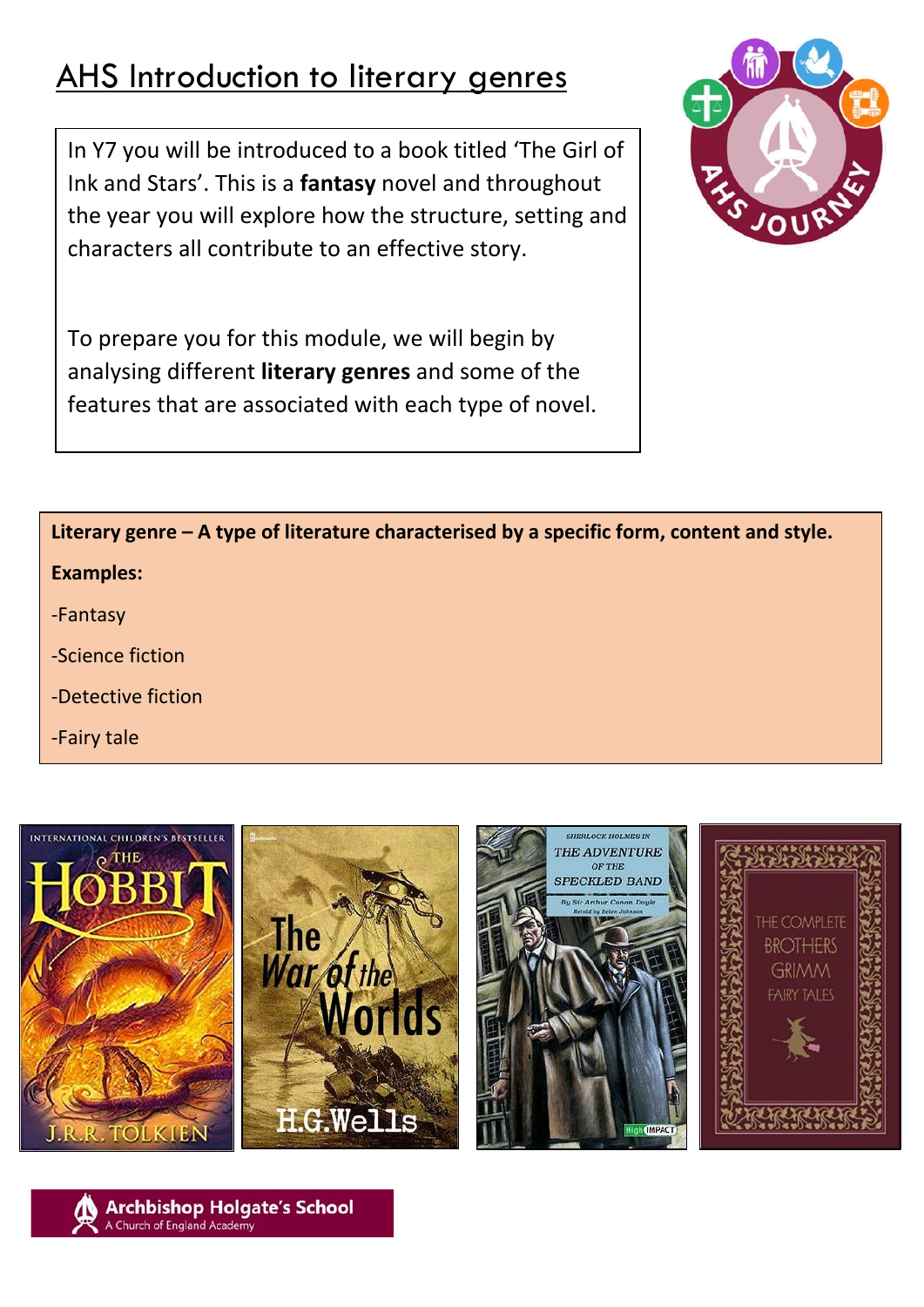## The fantasy novel

Fantasy novels often include features such as magic or the supernatural in their plots, characters and settings. Many of these novels include magical or mythological creatures and often present many of the conflicts we experience in the real world in a new and exciting way.



The Hobbit (by J.R.R.Tolkien) is a famous example of a fantasy novel that utilises supernatural characters, mystical settings and great battles to present the journey of Bilbo Baggins.

Bilbo joins a group of dwarves and a wizard named Gandalf on a mission to reclaim their homeland from Smaug (a mighty dragon).



Using this description of **The Shire** (setting) can you draw an image of Bilbo's home and the surroundings on the next page?

#### Setting

In a **hole in the ground** there lived a hobbit. Not a nasty, dirty, wet hole, filled with the ends of worms and an oozy smell, nor yet a dry, bare, sandy hole with nothing in it to sit down on or to eat: it was a hobbithole, and that means comfort.

**It had a perfectly round door like a porthole, painted green, with a shiny yellow brass knob in the exact middle**. The door opened on to a tube-shaped hall like a tunnel: a very comfortable tunnel without smoke, with panelled walls, and floors tiled and carpeted, provided with polished chairs, and lots and lots of pegs for hats and coats - the hobbit was fond of visitors. The tunnel wound on and on, going fairly but not quite straight into the side of the hill - **The Hill, as all the people for many miles round called it - and many little round doors opened out of it**, first on one side and then on another. No going upstairs for the hobbit: bedrooms, bathrooms, cellars, pantries (lots of these), wardrobes (he had whole rooms devoted to clothes), kitchens, dining-rooms, all were on the same floor, and indeed on the same passage. The best rooms were all on the left-hand side (going in), for these were the only ones to have windows, **deep-set round windows looking over his garden and meadows beyond, sloping down to the river.**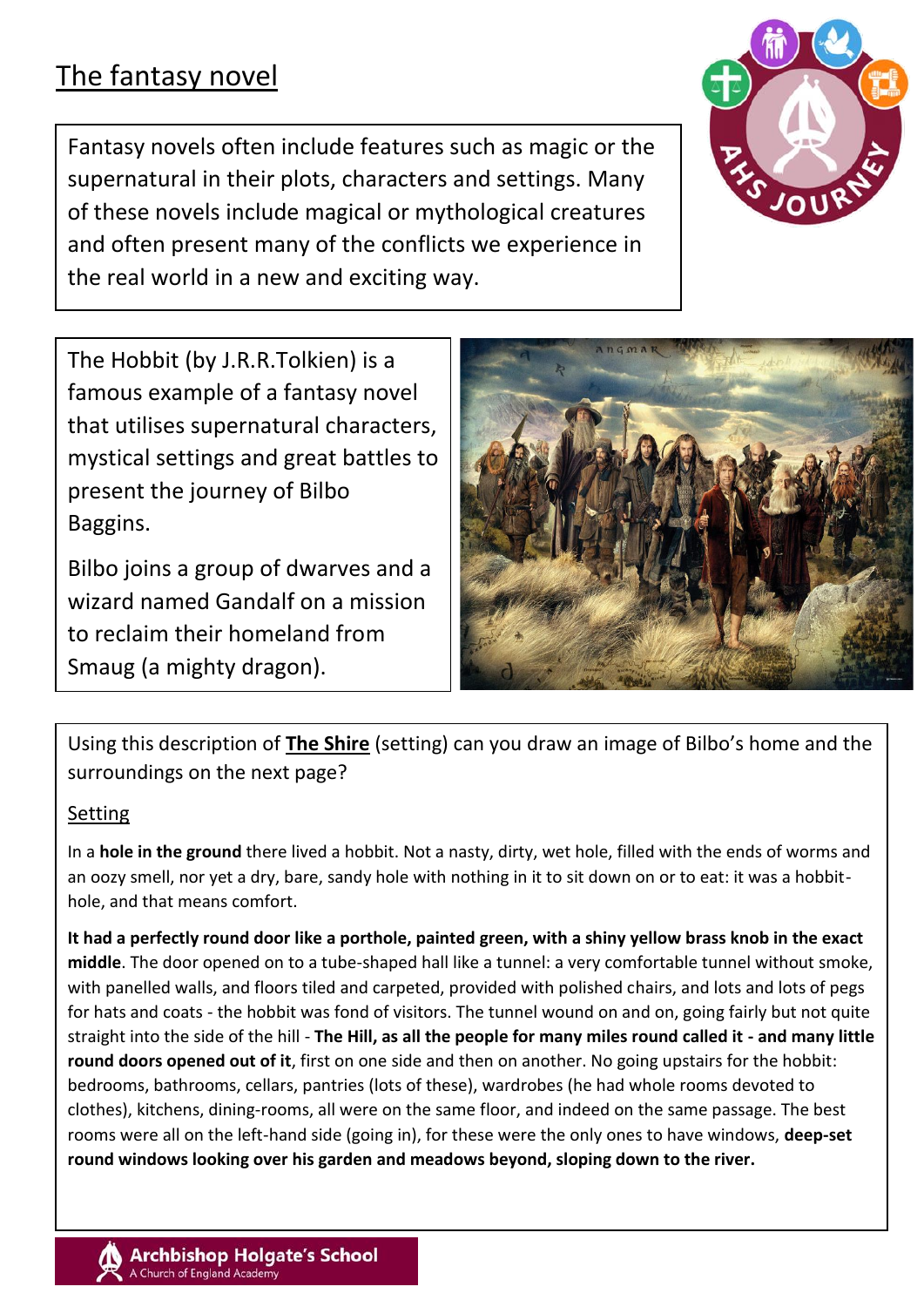You can also use this video of The Shire from The Lord of the Rings to help you......

https://www.youtube.com/watch?v=meK0G3o9mPw



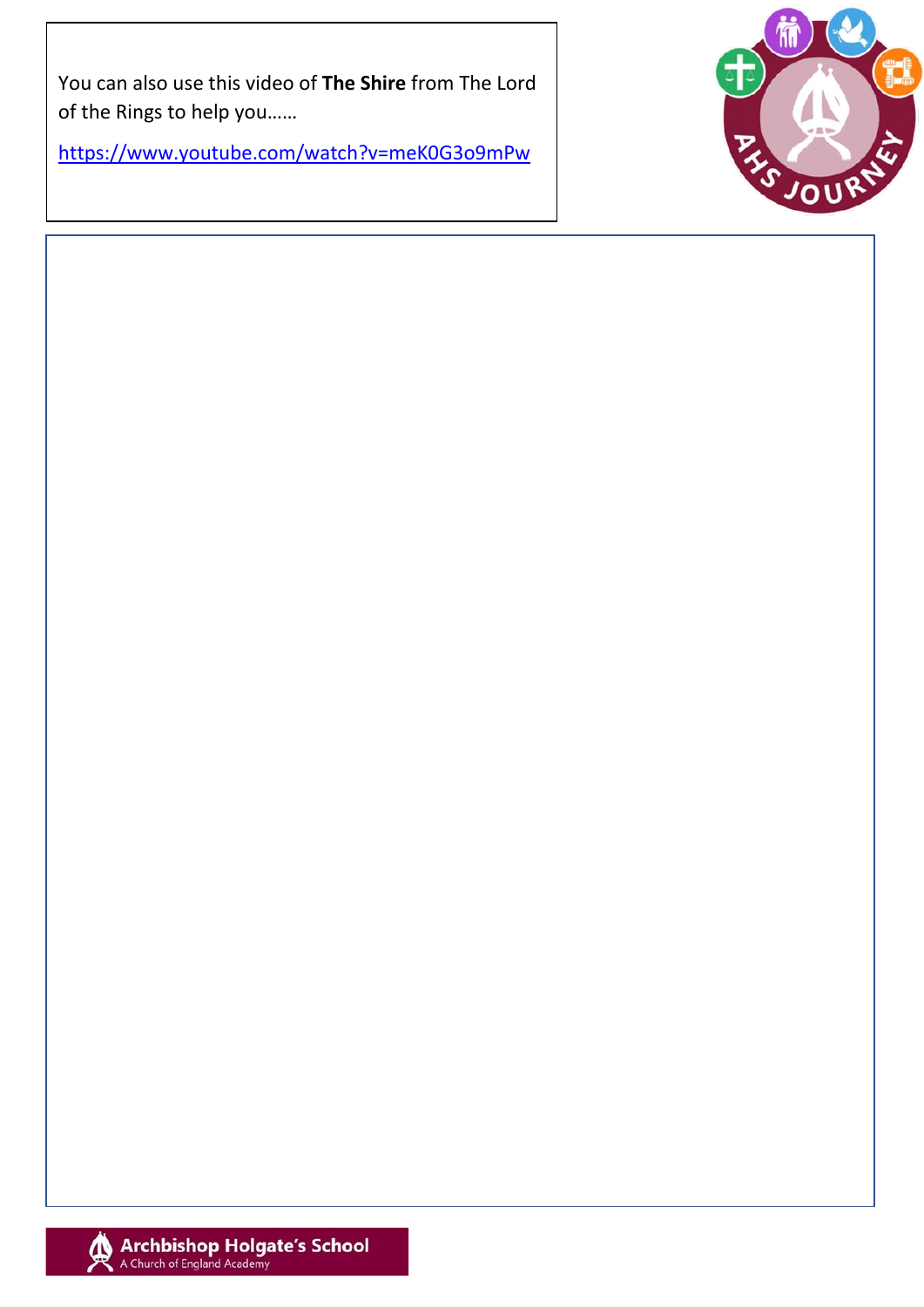Science fiction novels often deal with **futuristic ideas** such as **advances in science, technology, space travel, time travel** and many other concepts.

The War of the Worlds is by H.G. Wells tells the story of a Martian invasion on earth. The story is told from the perspective of an unknown male narrator and his brother as they struggle to survive and all of the humans struggle to fight off the aliens.

### **This is an extract from Chapter 4, the first reveal of the Martians on Earth.**

A big greyish rounded bulk, the size, perhaps, of a bear, was rising slowly and painfully out of the cylinder. As it bulged up and caught the light, it glistened like wet leather.

Two large dark-coloured eyes were regarding me **steadfastly**. The mass that framed them, the head of the thing, was rounded, and had, one might say, a face. There was a mouth under the eyes, the lipless brim of which quivered and panted, and dropped saliva. The whole creature heaved and **pulsated convulsively**. A **lank tentacular appendage** gripped the edge of the cylinder, another swayed in the air.

Those who have never seen a living Martian can scarcely imagine the strange horror of its appearance. The peculiar V-shaped mouth with its pointed upper lip, the absence of brow ridges, the absence of a chin beneath the wedgelike lower lip, the **incessant** quivering of this mouth, the **Gorgon** groups of tentacles, the tumultuous breathing of the lungs in a strange atmosphere, the evident heaviness and painfulness of movement due to the greater gravitational energy of the earth—above all, the extraordinary intensity of the immense eyes—were at once vital, intense, inhuman, crippled and monstrous. There was something **fungoid** in the oily brown skin, something in the clumsy **deliberation** of the **tedious** movements unspeakably nasty. Even at this first encounter, this first glimpse, I was overcome with disgust and dread.

**Glossary: Steadfastly** – firm and determined. **Incessant** – will not stop **Pulsated convulsively** – got bigger and smaller violently. **Gorgon** – snake **Lank tentacular appendage** – long, thin tentacle. **Fungoid** – looks like fungus **Deliberation** –careful action **Tedious** – slow and dull



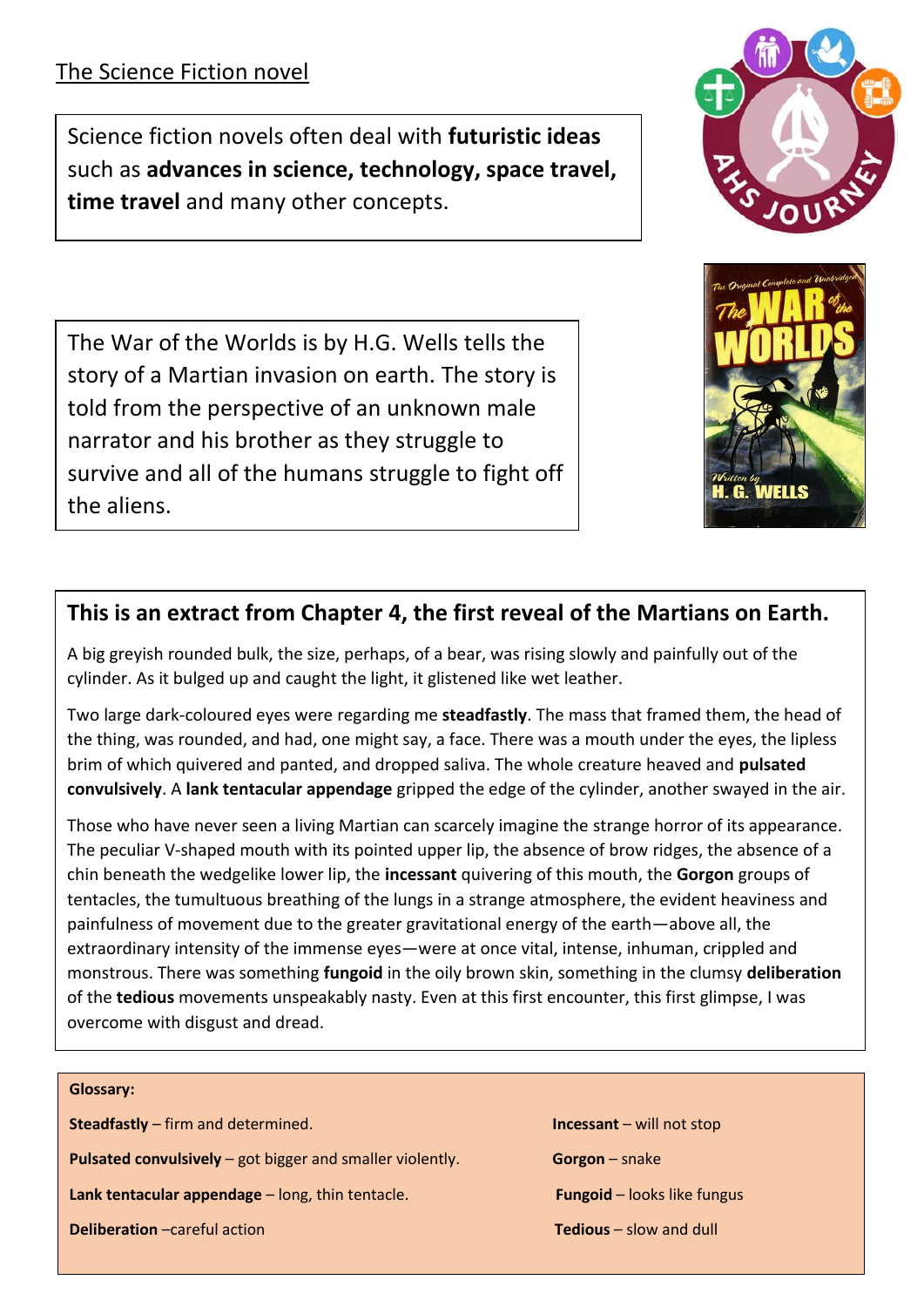## **Task**

Using the extract on the previous page, imagine you work for a newspaper and it is your job to **report on the Martian landing on Earth**. You need to **describe the creature**, but you also need to **inform people about how they should act moving forward**. Make a prediction about whether your readers need to be afraid of these creatures or whether they should welcome them. You need to **name your newspaper and add at least one appropriate picture**.





#### **Bright Sparks**

**Write a letter that will be sent to the Martians directly, try to make peace and inform them about the human race and what life is like on Earth.**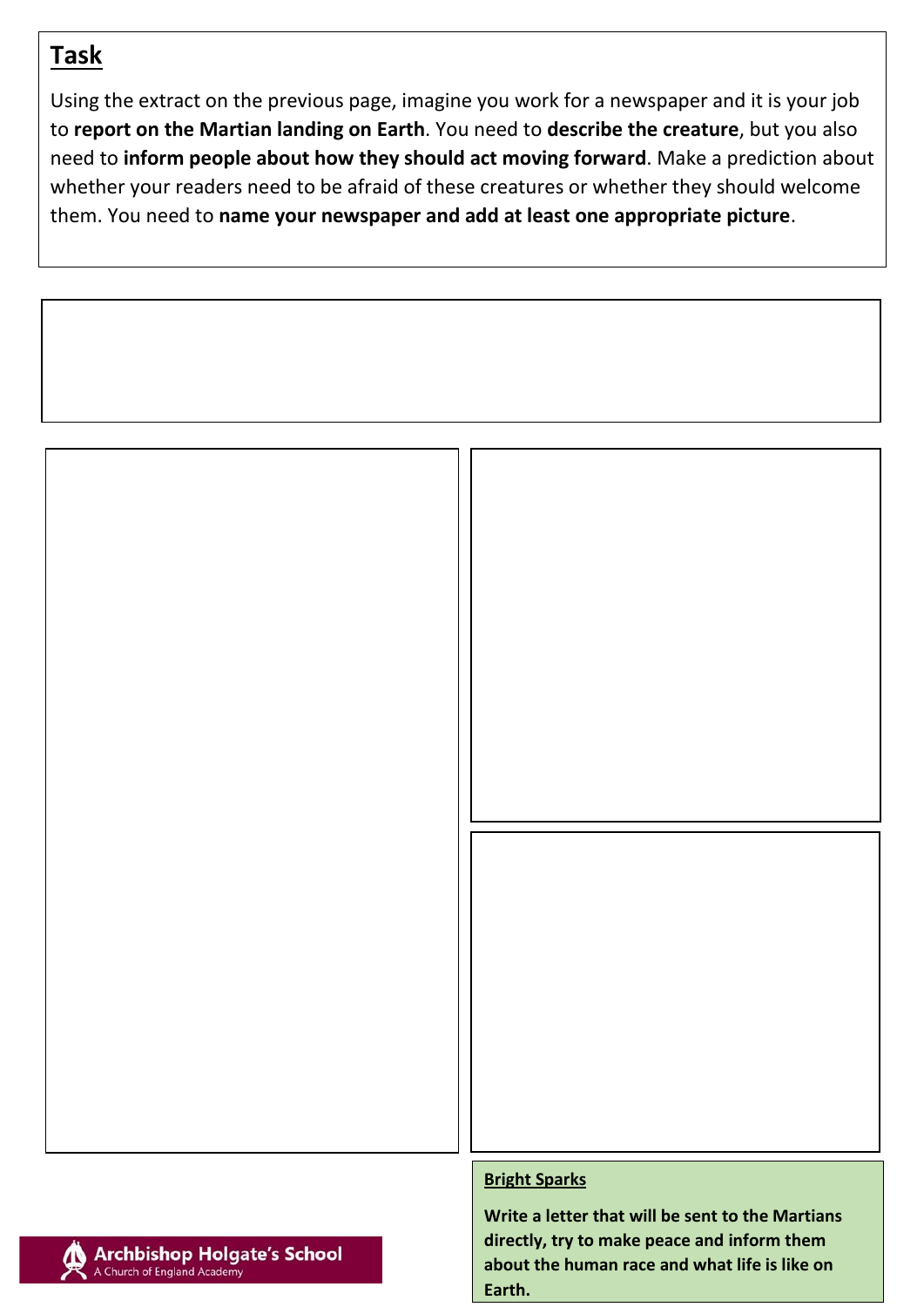## Detective Fiction

Throughout a detective fiction novel, we will often follow a detective as they try to **solve a crime**. The reader will usually be presented with the same **clues** as the detective and will therefore have the same opportunities to **solve the crime** before the answer is revealed at the end of the novel.



## Sherlock Holmes

Perhaps the most famous example of detective fiction is the **Sherlock Holmes series** written by **Sir Arthur Conan Doyle** between 1887 and 1927. Holmes is known for being a genius and is able to **spot clues and solve mysteries** that no one else can. Most of the stories are narrated by **Holmes' partner Dr John. H. Watson**, who helps Holmes solve mysteries and lives with him at their famous residence **'221B Baker Street'**.



### Sherlock Holmes – The Adventure of the Speckled Band

This Sherlock Holmes story begins with a young lady named Helen Stoner visiting Holmes and Watson to ask for their help investigating the death of her sister, Julia Stoner.

Look at the extract on the following page and **highlight all the clues** you can see that could help you to solve this mystery.

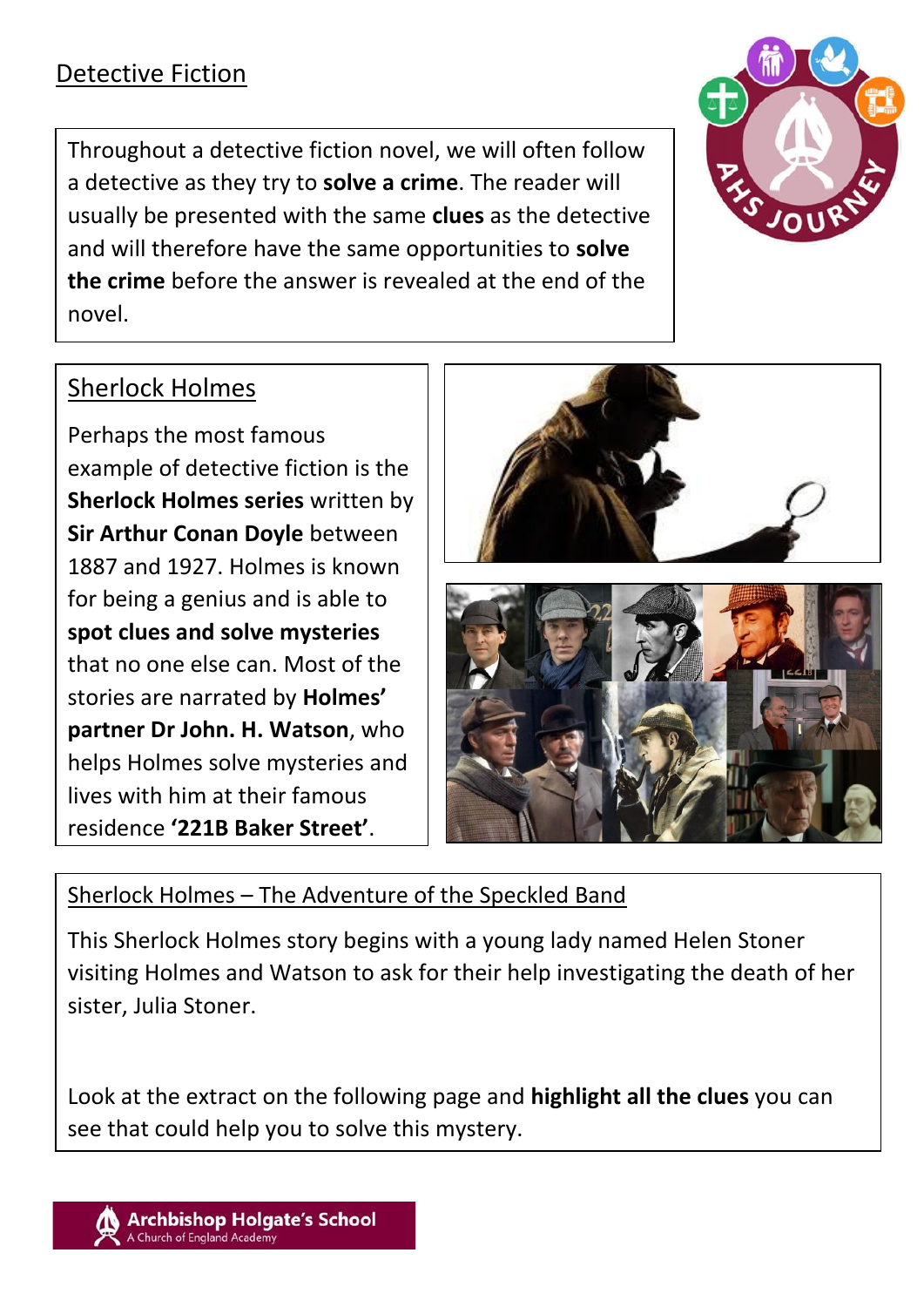



'Oh, my God! Helen! It was the band! **The speckled band**!' There was something else which she would fain have said, and she stabbed with her finger into the air in the direction of the doctor's room, but a fresh **convulsion** seized her and choked her words. I rushed out, calling loudly for my stepfather, and I met him hastening from his room in his dressinggown. When he reached my sister's side she was unconscious, and though he poured brandy down her throat and sent for medical aid from the village, all efforts were in vain, for she slowly sank and died without having recovered her consciousness. Such was the dreadful end of my beloved sister." "One moment," said Holmes, "are you sure about this whistle and metallic sound? Could you swear to it?" "That was what the county **coroner** asked me at the inquiry. It is my strong impression that I heard it, and yet, among the crash of the **gale** and the creaking of an old house, I may possibly have been deceived." "Was your sister dressed?" "No, she was in her night-dress. In her right hand was found the charred stump of a match, and in her left a match-box." "Showing that she had struck a light and looked about her when the alarm took place. That is important. And what conclusions did the coroner come to?" "He investigated the case with great care, for Dr. Roylott's conduct had long been notorious in the county, but he was unable to find any satisfactory cause of death. My evidence showed that the door had been fastened upon the inner side, and the windows were blocked by old-fashioned shutters with broad iron bars, which were secured every night. The walls were carefully sounded, and were shown to be quite solid all round, and the flooring was also thoroughly examined, with the same result. The chimney is wide, but is barred up by four large staples. It is certain, therefore, that my sister was quite alone when she met her end.

#### **Glossary The speckled band** – a circular object with small dots or spots. **Convulsion** – a sudden and violent movement. **Coroner** – A person who investigates the date, time and cause of death. **Gale** – strong wind. **Bright Sparks Imagine you are Sherlock Holmes and write a short explanation as to how you think Julia Stoner may have died using the evidence that is presented here.**

#### **Archbishop Holgate's School** A Church of England Academy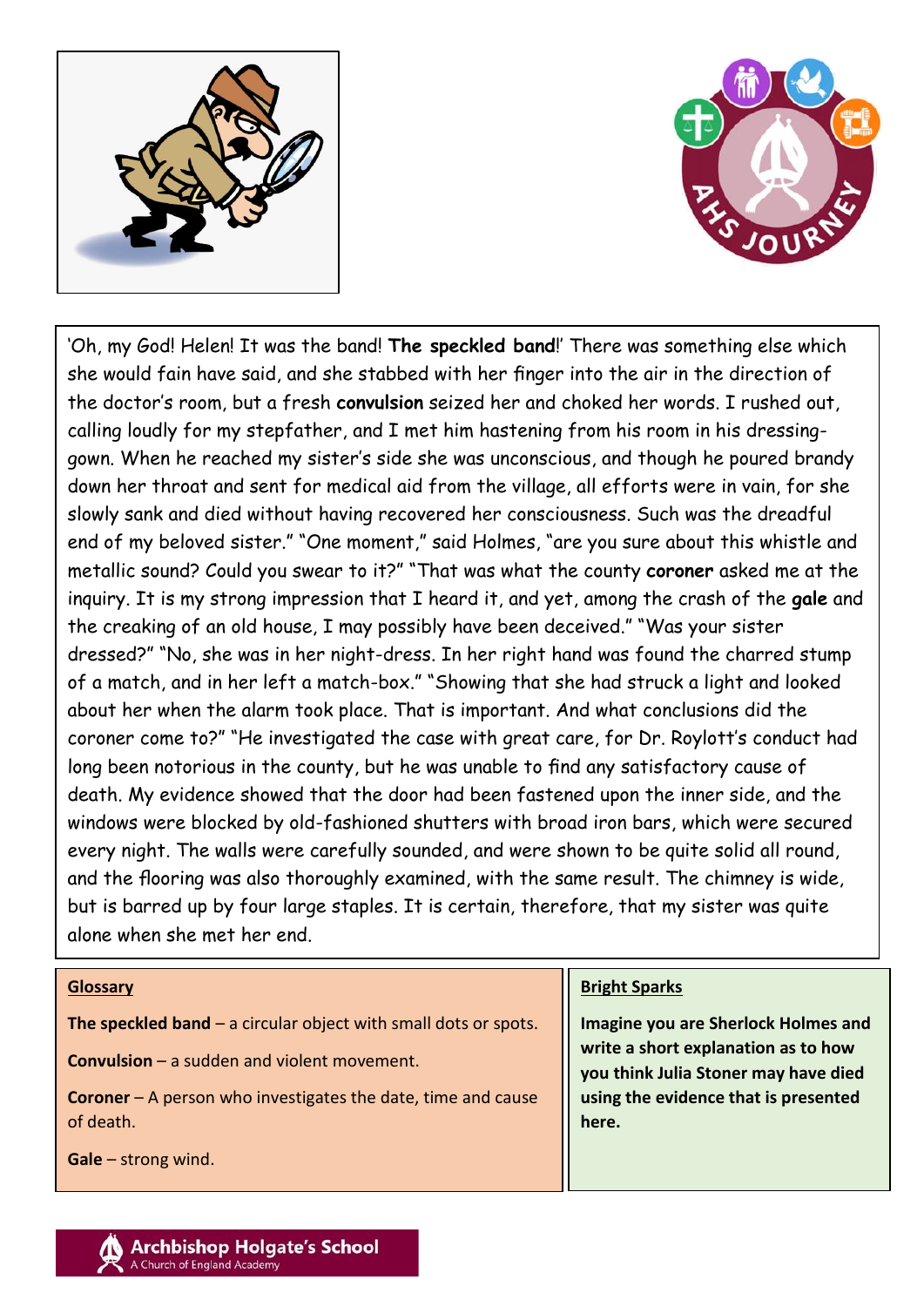### The Fairy Tale

Fairy tales contain many elements **similar to fantasy novels**. These features include the use of **mythological creatures and settings**. However, the main difference is that fairy tales will often include a **moral message** and be **much shorter** than fantasy novels.



Moral message – a lesson about how we should act.

#### Snow White

In this story, Snow White's evil Stepmother/Queen asks her magic mirror, 'Mirror, mirror on the wall, who is the fairest one of all?'. The mirror always replies that the Queen is the fairest, but one day the mirror replies, 'Snow White'. The jealous Queen tries to kill Snow White in multiple ways. The Queen fails to kill Snow White, who eventually goes on to live happily ever after, while the Queen is punished for her actions.

#### Moral message

Being vain is dangerous and real beauty comes from within. Although the wicked Queen is beautiful on the outside, she ugly on the inside and we see this through her actions.

Vain – Placing high importance on your appearance.

### Task

Look at the summaries on the next page. Can you draw a line to match each fairy tale to the moral message it contains?





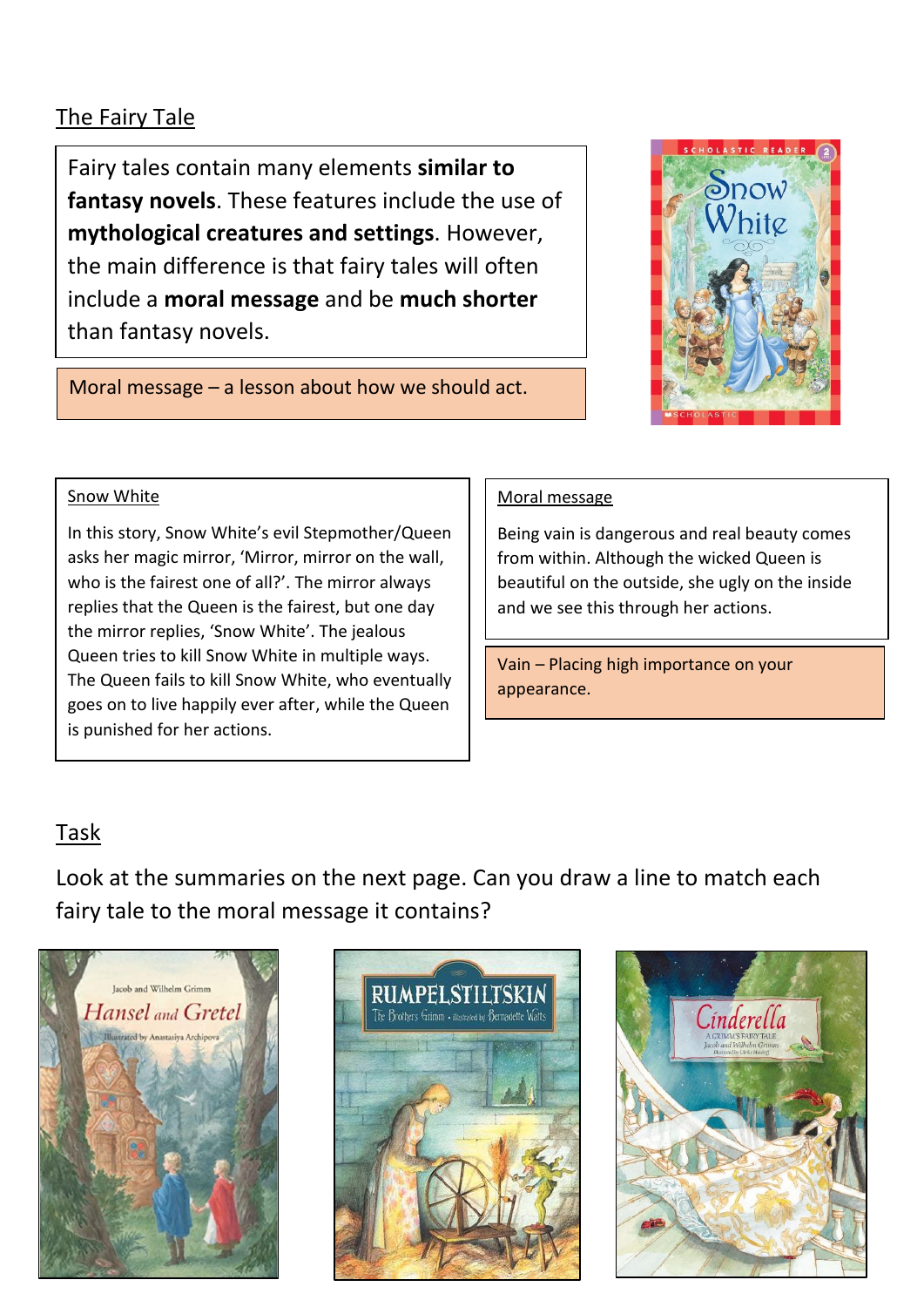#### **Extra fact :**

**All of these stories come from ancient folklore and were made famous by Jacob and Wilhelm Grimm (The Brothers Grimm) who first published their collection of 86 fairy tales in 1812.**

#### Plot summary

Hansel and Gretel - Two children are left in the woods alone by their parents. An old woman lures them to her house and promises to prepare a feast for them. However, the old woman is a witch who plans to feed them and then eat the children. Hansel and Gretel manage to trick the witch and trap her in the oven.

Rumpelstiltskin - A Miller tells the King a lie that his daughter can turn straw into gold. The King imprisons the daughter and tells her to fill the prison cell with gold. The daughter cannot complete the task, until a small creature named Rumpelstiltskin arrives and promises to create the gold for her if she gives him a gift. Eventually the daughter runs out of gifts and is forced to agree to give away her child unless she can guess Rumpelstiltskin's name. She accomplishes this three days later and Rumpelstiltskin splits in half.

Cinderella – Cinderella lives with her evil stepmother and stepsisters who are unkind to her and make her complete all the housework and sleep in the attic. Even though the sisters are horrible Cinderella continues to be kind to them. A ball is organised for the Prince, Cinderella prays for a dress so she can attend the ball and one appears under a tree next to her mother's grave. Cinderella meets the Prince but is forced to leave the ball quickly and her shoe is left behind. The prince searches throughout the Kingdom for the person who fits the shoe and eventually finds Cinderella.



### Moral

Greed, lying and a desire for power will only lead to bad outcomes.

Do not trust strangers even if they treat you well initially.

Be kind even if you live in difficult circumstances, this behaviour will pay off in the end.

#### **Bright Sparks**

**Write a short fairy tale or create a storyboard for your own fairy tale. Decide upon a moral message that you want to give your audience and try to reveal it within your story through the actions and speech of your characters.**

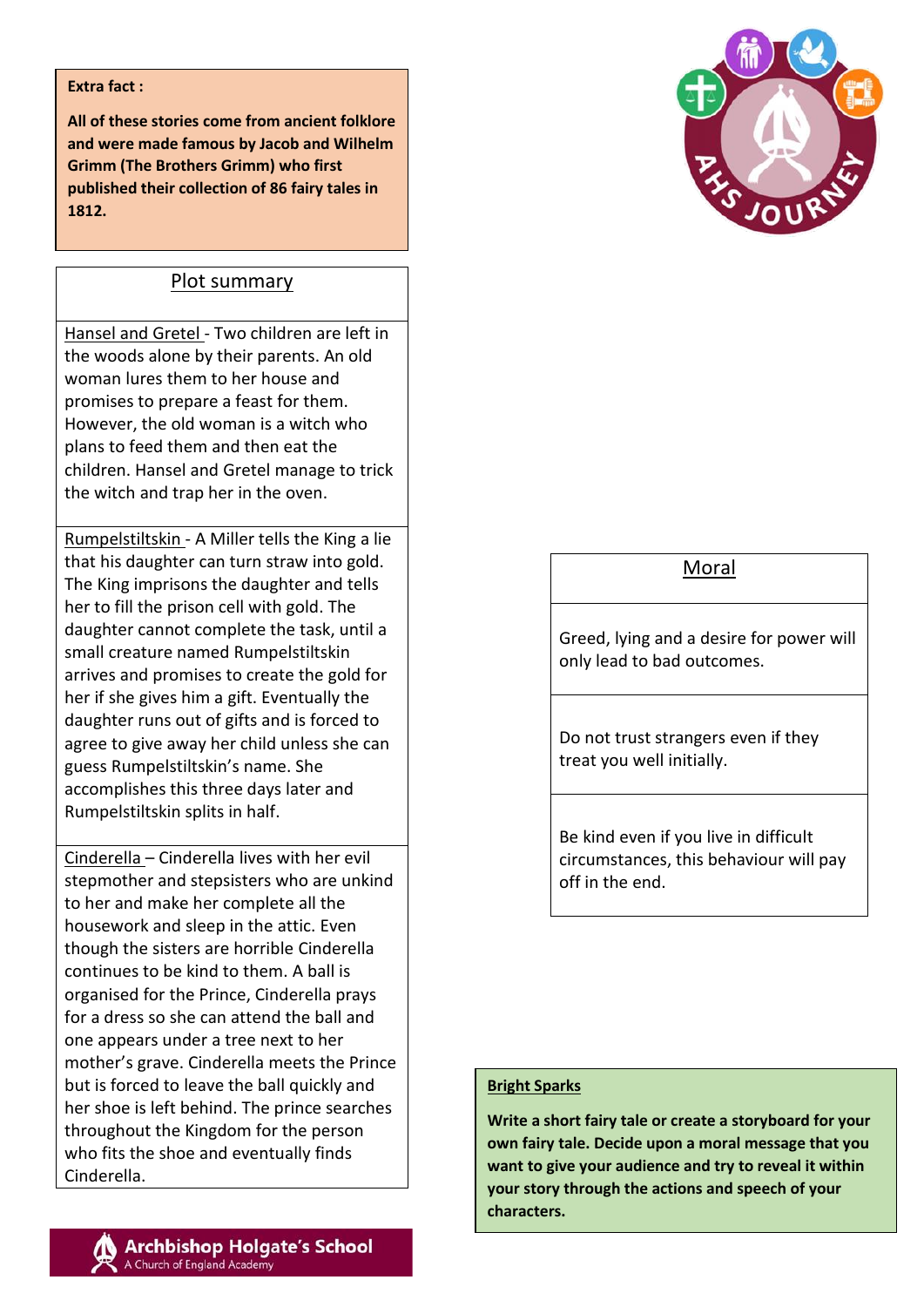### Answers

#### Plot summary

Hansel and Gretel - Two children are left in the woods alone by their parents. An old woman lures them to her house and promises to prepare a feast for them. However, the old woman is a witch who plans to feed them and then eat the children. Hansel and Gretel manage to trick the witch and trap her in the oven.

Rumpelstiltskin - A Miller tells the King a lie that his daughter can turn straw into gold. The King imprisons the daughter and tells her to fill the prison cell with gold. The daughter cannot complete the task, until a small creature named Rumpelstiltskin arrives and promises to create the gold for her if she gives him a gift. Eventually the daughter runs out of gifts and is forced to agree to give away her child unless she can guess Rumpelstiltskin's name. She accomplishes this three days later and Rumpelstiltskin splits in half.

Cinderella – Cinderella lives with her evil stepmother and stepsisters who are unkind to her and make her complete all of the housework and sleep in the attic. Even though the sisters are horrible Cinderella continues to be kind to them. A ball is organised for the Prince, Cinderella prays for a dress so she can attend the ball and one appears under a tree next to her mother's grave. Cinderella meets the Prince but is forced to leave the ball quickly and her shoe is left behind. The prince searches throughout the Kingdom for the person who fits the shoe and eventually finds Cinderella.



#### Moral

Greed, lying and a desire for power will only lead to bad outcomes.

Do not trust strangers even if they treat you well initially.

Be kind even if you live in difficult circumstances, this behaviour will pay off in the end.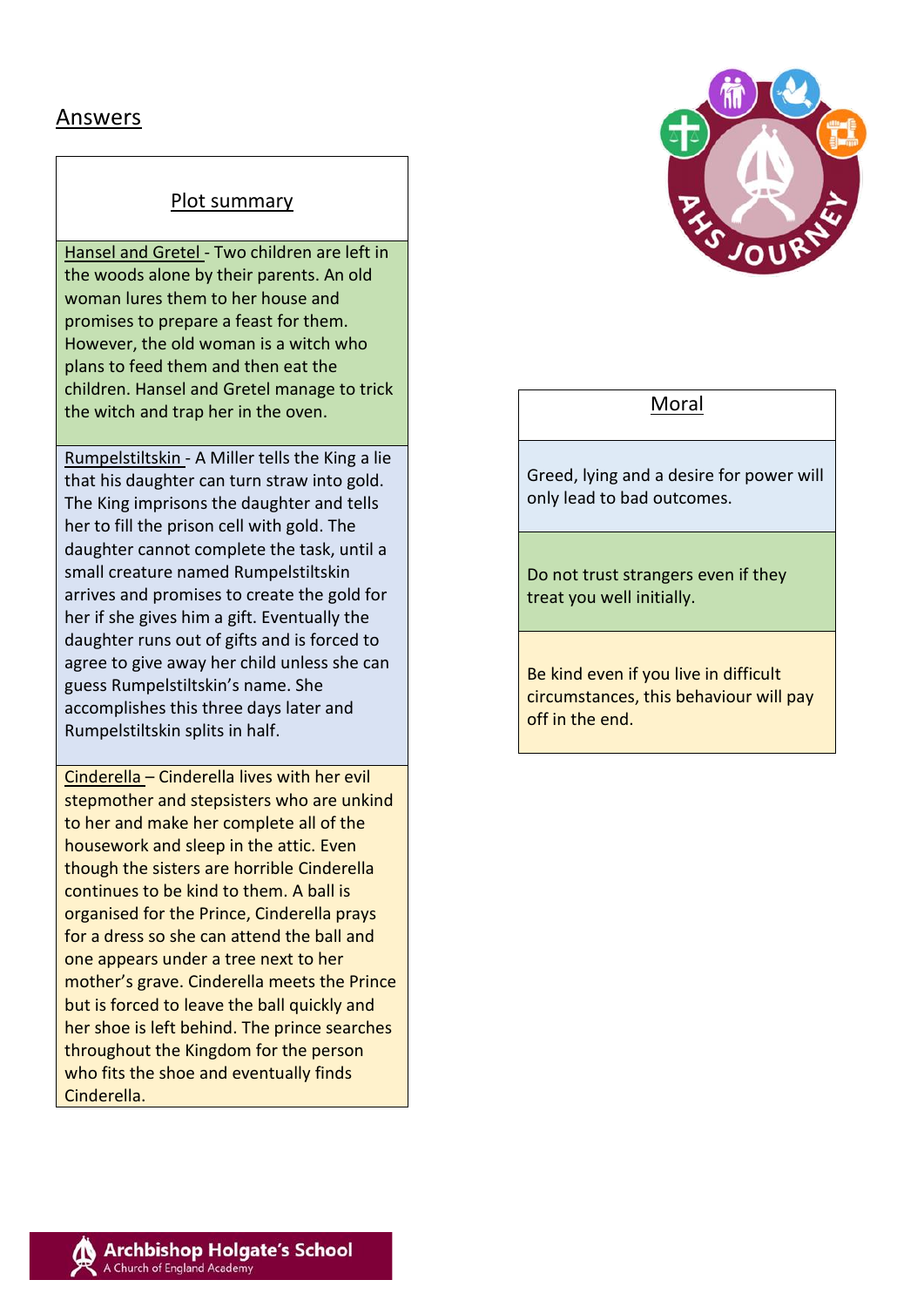How do I return my work?



Congratulations on completing your Y7 transition tasks! To submit your work to the AHS English department and receive your certificate please follow these instructions……….

| Return by post                                                                                    |
|---------------------------------------------------------------------------------------------------|
| If you have printed the booklet and want to return a hard copy,<br>please return to this address: |
| <b>Mr Morrell</b>                                                                                 |
| <b>Archbishop Holgate's School</b>                                                                |
| <b>Hull Road</b>                                                                                  |
| <b>York</b>                                                                                       |
| <b>YO10 5ZA</b>                                                                                   |
|                                                                                                   |

### Return online

If you have completed the booklet and want to return a digital copy, please email an attachment to this address:

**emorrell1@archbishopholgates.org**